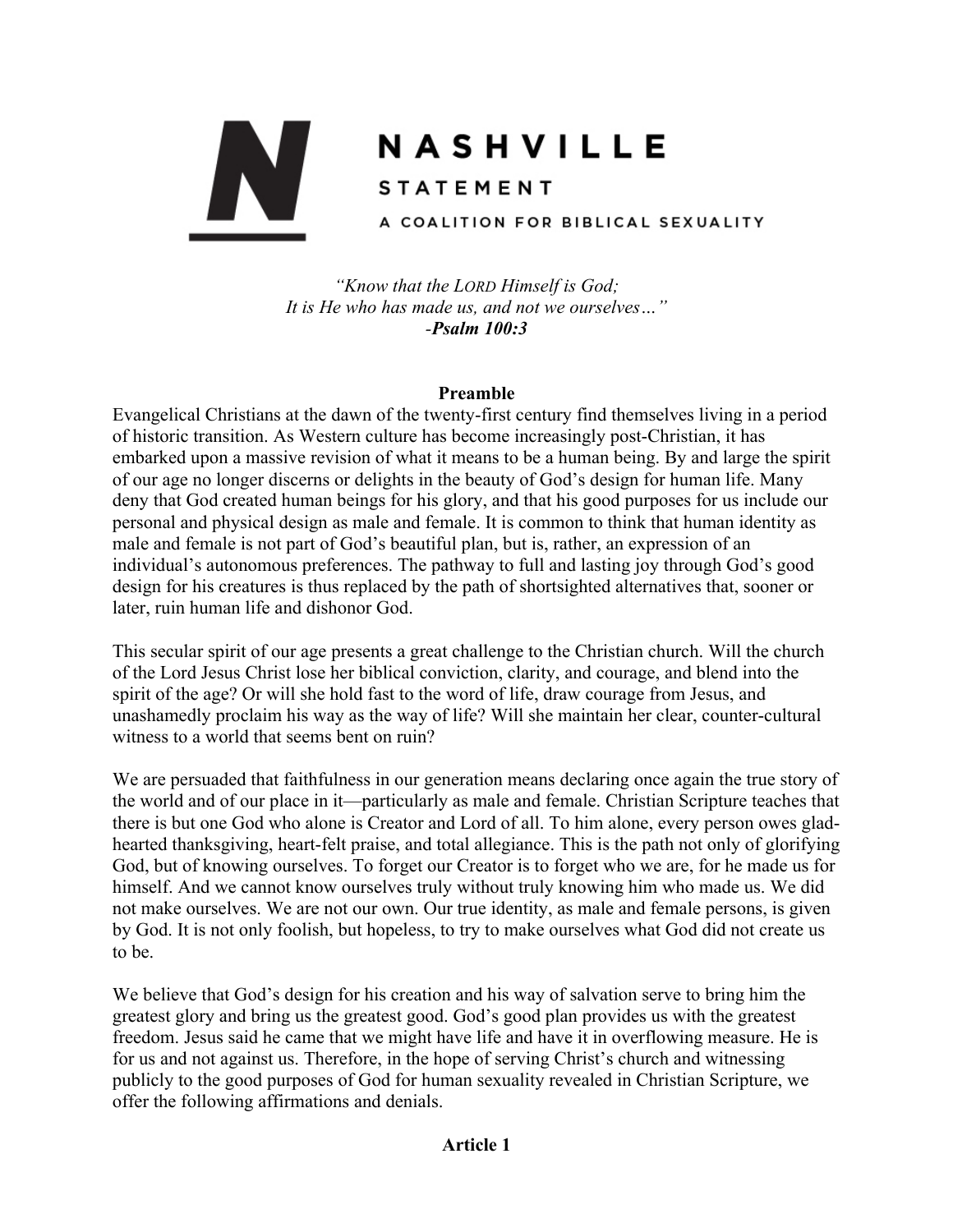WE AFFIRM that God has designed marriage to be a covenantal, sexual, procreative, lifelong union of one man and one woman, as husband and wife, and is meant to signify the covenant love between Christ and his bride the church.

WE DENY that God has designed marriage to be a homosexual, polygamous, or polyamorous relationship. We also deny that marriage is a mere human contract rather than a covenant made before God.

### **Article 2**

WE AFFIRM that God's revealed will for all people is chastity outside of marriage and fidelity within marriage.

WE DENY that any affections, desires, or commitments ever justify sexual intercourse before or outside marriage; nor do they justify any form of sexual immorality.

# **Article 3**

WE AFFIRM that God created Adam and Eve, the first human beings, in his own image, equal before God as persons, and distinct as male and female.

WE DENY that the divinely ordained differences between male and female render them unequal in dignity or worth.

# **Article 4**

WE AFFIRM that divinely ordained differences between male and female reflect God's original creation design and are meant for human good and human flourishing.

WE DENY that such differences are a result of the Fall or are a tragedy to be overcome.

# **Article 5**

WE AFFIRM that the differences between male and female reproductive structures are integral to God's design for self-conception as male or female.

WE DENY that physical anomalies or psychological conditions nullify the God-appointed link between biological sex and self-conception as male or female.

### **Article 6**

WE AFFIRM that those born with a physical disorder of sex development are created in the image of God and have dignity and worth equal to all other image-bearers. They are acknowledged by our Lord Jesus in his words about "eunuchs who were born that way from their mother's womb." With all others they are welcome as faithful followers of Jesus Christ and should embrace their biological sex insofar as it may be known.

WE DENY that ambiguities related to a person's biological sex render one incapable of living a fruitful life in joyful obedience to Christ.

# **Article 7**

WE AFFIRM that self-conception as male or female should be defined by God's holy purposes in creation and redemption as revealed in Scripture.

WE DENY that adopting a homosexual or transgender self-conception is consistent with God's holy purposes in creation and redemption.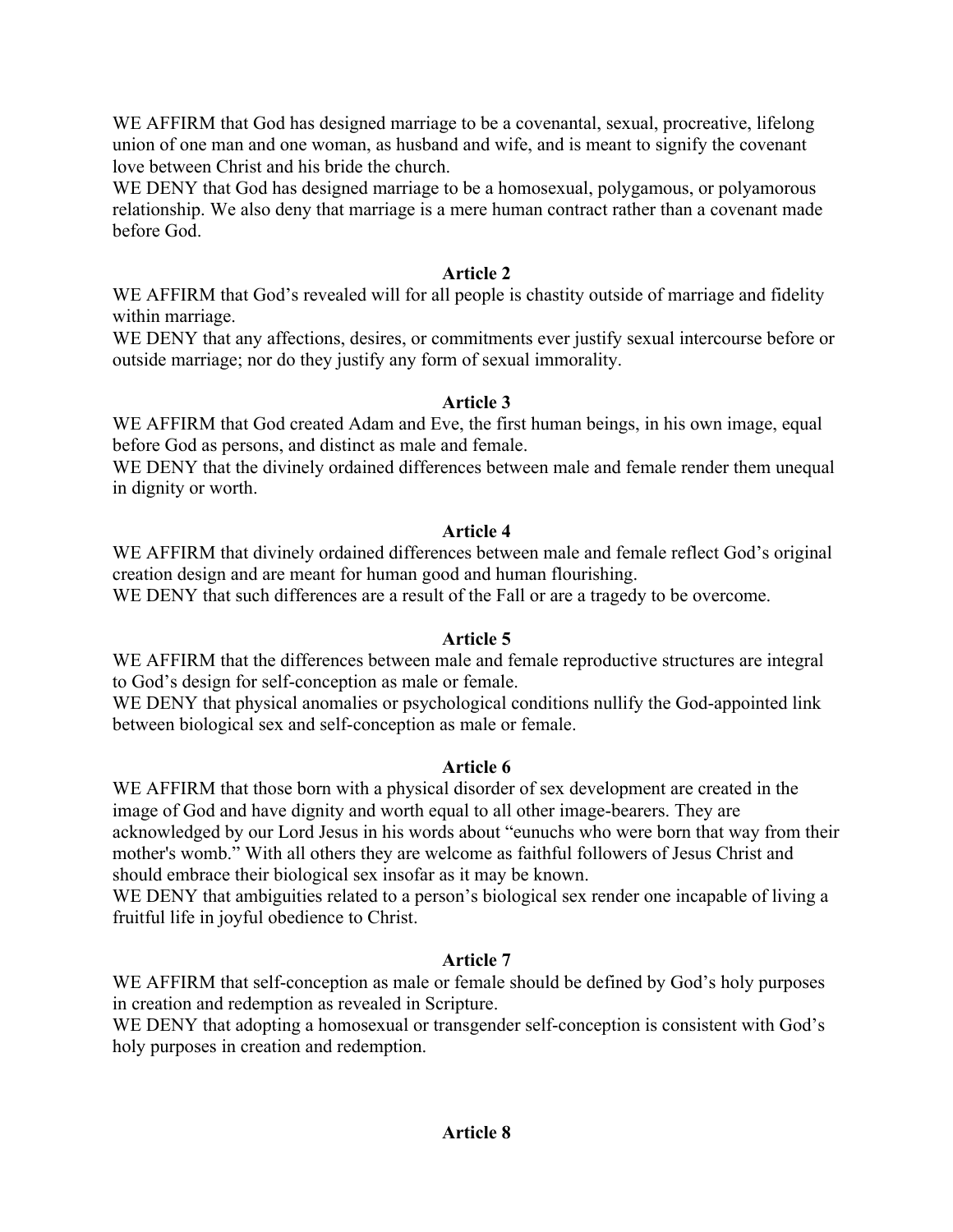WE AFFIRM that people who experience sexual attraction for the same sex may live a rich and fruitful life pleasing to God through faith in Jesus Christ, as they, like all Christians, walk in purity of life.

WE DENY that sexual attraction for the same sex is part of the natural goodness of God's original creation, or that it puts a person outside the hope of the gospel.

#### **Article 9**

WE AFFIRM that sin distorts sexual desires by directing them away from the marriage covenant and toward sexual immorality— a distortion that includes both heterosexual and homosexual immorality.

WE DENY that an enduring pattern of desire for sexual immorality justifies sexually immoral behavior.

### **Article 10**

WE AFFIRM that it is sinful to approve of homosexual immorality or transgenderism and that such approval constitutes an essential departure from Christian faithfulness and witness. WE DENY that the approval of homosexual immorality or transgenderism is a matter of moral indifference about which otherwise faithful Christians should agree to disagree.

### **Article 11**

WE AFFIRM our duty to speak the truth in love at all times, including when we speak to or about one another as male or female.

WE DENY any obligation to speak in such ways that dishonor God's design of his imagebearers as male and female.

#### **Article 12**

WE AFFIRM that the grace of God in Christ gives both merciful pardon and transforming power, and that this pardon and power enable a follower of Jesus to put to death sinful desires and to walk in a manner worthy of the Lord.

WE DENY that the grace of God in Christ is insufficient to forgive all sexual sins and to give power for holiness to every believer who feels drawn into sexual sin.

### **Article 13**

WE AFFIRM that the grace of God in Christ enables sinners to forsake transgender selfconceptions and by divine forbearance to accept the God-ordained link between one's biological sex and one's self-conception as male or female.

WE DENY that the grace of God in Christ sanctions self-conceptions that are at odds with God's revealed will.

#### **Article 14**

WE AFFIRM that Christ Jesus has come into the world to save sinners and that through Christ's death and resurrection forgiveness of sins and eternal life are available to every person who repents of sin and trusts in Christ alone as Savior, Lord, and supreme treasure. WE DENY that the Lord's arm is too short to save or that any sinner is beyond his reach.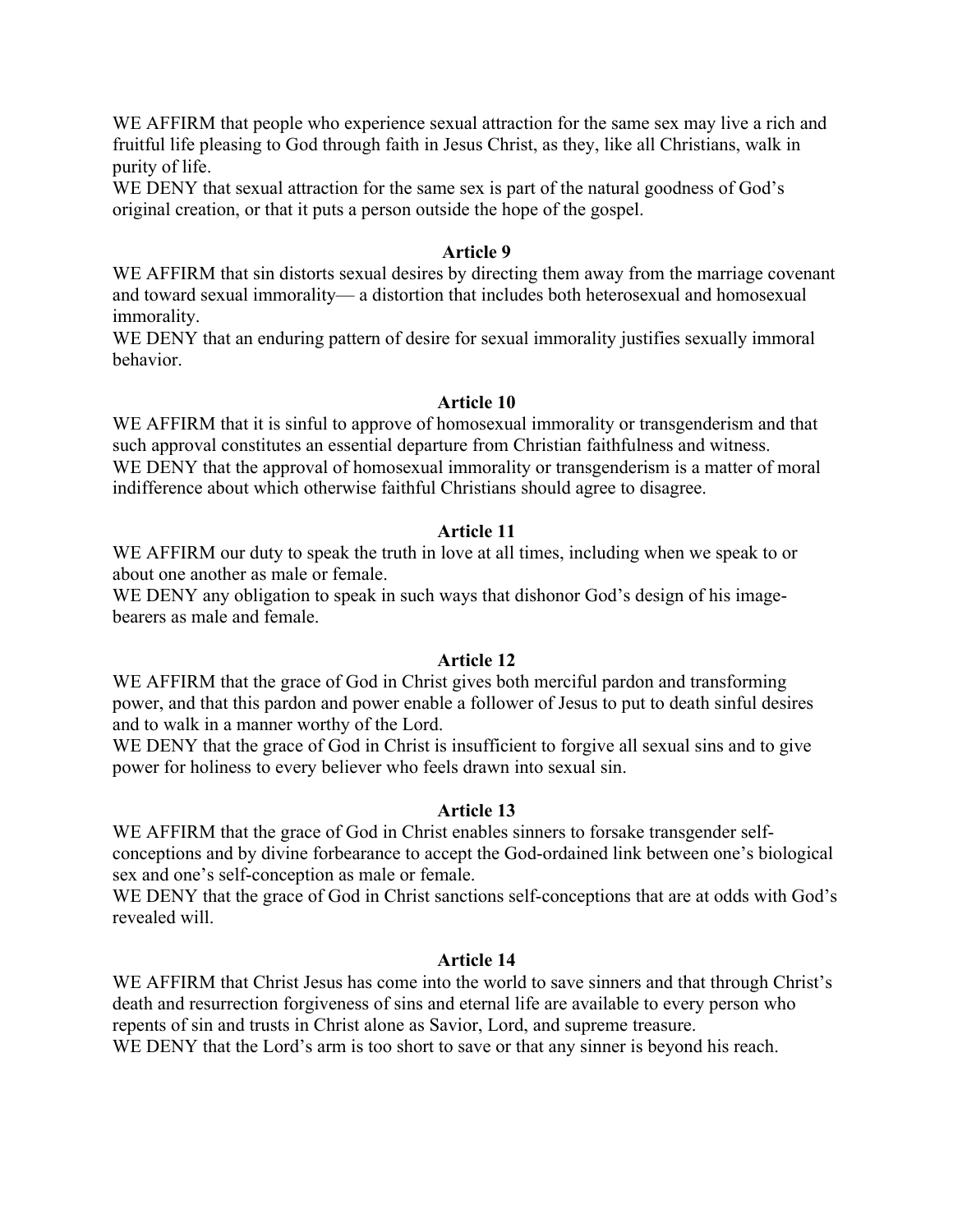#### **Initial Signatories**

*Institutional affiliation for identification purposes only*

**Denny Burk** President, Council on Biblical Manhood and Womanhood

**Russell Moore** President, Ethics & Religious Liberty Commission

**R. Albert Mohler, Jr.** President, The Southern Baptist Theological Seminary

**John MacArthur** Pastor, Grace Community Church President, The Master's Seminary and College

**Rosaria Butterfield** Author of *The Secret Thoughts of an Unlikely Convert*

**Ligon Duncan** Chancellor & CEO, Reformed Theological Seminary

**H. B. Charles, Jr.** Pastor, Shiloh Metropolitan Baptist Church

**Frank Page** President & CEO, Southern Baptist Convention Executive Committee Former SBC President

**Kevin DeYoung** Senior Pastor, Christ Covenant Church

**Jerry A. Johnson** President & CEO, National Religious Broadcasters

**Karen Swallow Prior** Professor of English, Liberty University

**James MacDonald** Founder and Senior Pastor, Harvest Bible Chapel Former SBC President

**John Piper** Founder & Teacher, Desiring God Chancellor, Bethlehem Seminary and College

**J. I. Packer** Professor of Theology, Regent College

**Tony Perkins** President, Family Research Council

**Sam Allberry** Speaker & Apologist, Ravi Zacharias International Ministries

**Francis Chan** Author & Pastor, We Are Church

**Steve Gaines** President, The Southern Baptist Convention Pastor, Bellevue Baptist Church

**Christopher Yuan** Speaker & Author, Moody Bible Institute

**Nancy DeMoss Wolgemuth** Author & Speaker, Revive Our Hearts

**Alistair Begg** Reverend, Parkside Church

**Mark Dever** Pastor, Capitol Hill Baptist Church

**Matt Chandler** Pastor, The Village Church

**James Merritt** Pastor, Cross Pointe Church

**James Dobson** Founder, Focus on the Family

**Wayne Grudem** Research Professor of Theology and Biblical Studies, Phoenix Seminary **D. A. Carson** Research Professor of New Testament, Trinity Evangelical Divinity School **R. C. Sproul** Founder & Chairman, Ligonier **Ministries** 

**Marvin Olasky** Editor in Chief, World Magazine

**Andrew T. Walker** Director of Policy Studies, Ethics & Religious Liberty Commission

**Dennis Rainey** Founder & Former President, FamilyLife

**Daniel L. Akin** President, Southeastern Baptist Theological Seminary

**Heath Lambert** Executive Director, Association of Certified Biblical Counselors

**Randy Alcorn** Director, Eternal Perspectives Ministries

**Fred Luter** Senior Pastor, Franklin Avenue Baptist Church Former SBC President

**Jack Graham** Pastor, Prestonwood Baptist Church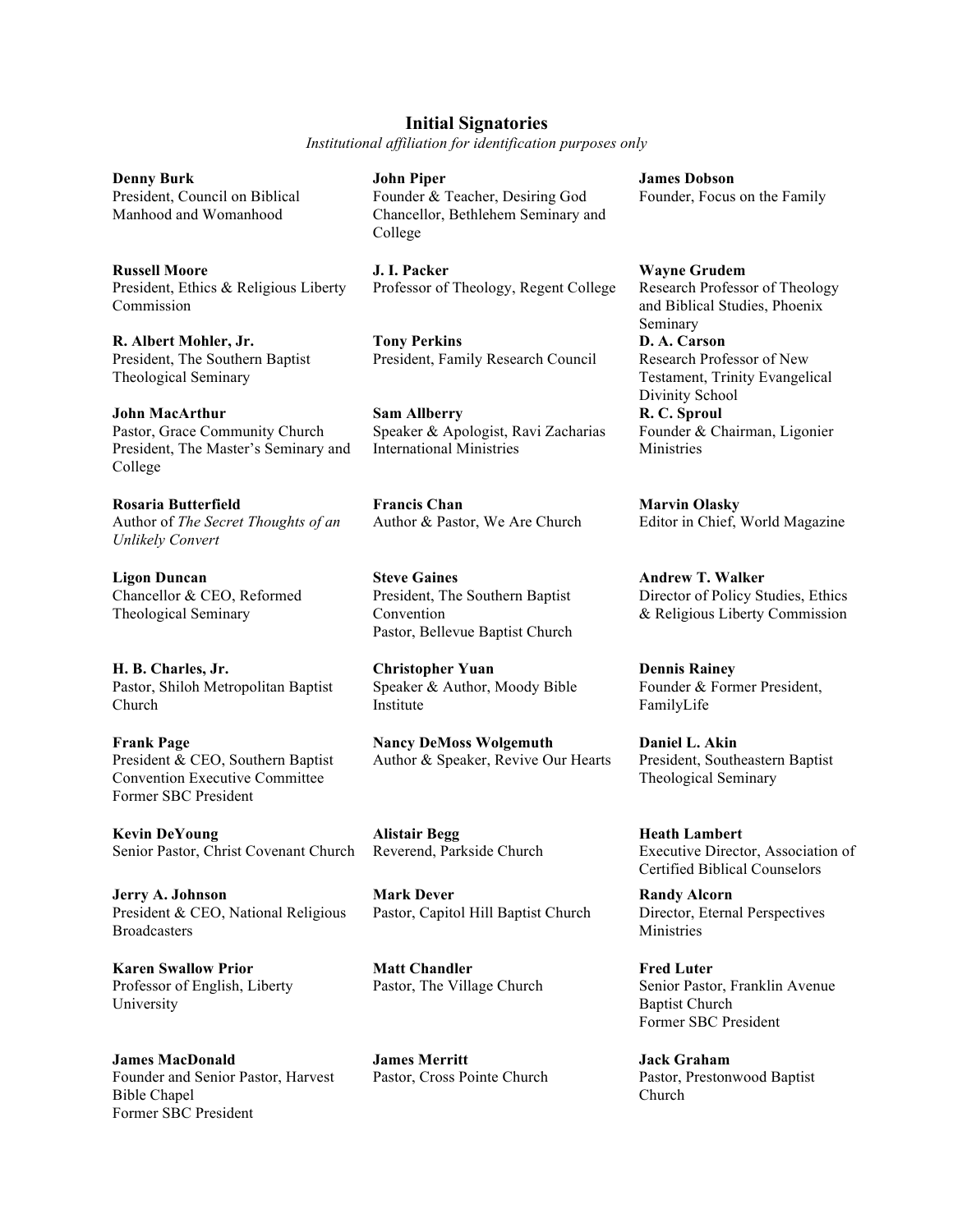**J. D. Greear** Pastor, The Summit Church

**Bryant Wright** Senior Pastor, Johnson Ferry Baptist Church Former SBC President

**Johnny Hunt** Pastor, FBC Woodstock Former SBC President

**Mark L. Bailey** President & Senior Professor of Bible Exposition, Dallas Theological Seminary

**David French** Senior Writer, National Review

**Jeff Iorg** President, Gateway Seminary

**Robert A. J. Gagnon** Scholar and Author of *The Bible and Homosexual Practice*

**C. J. Mahaney** Senior Pastor, Sovereign Grace Church of Louisville

**Chuck Kelley** President, New Orleans Baptist Theological Seminary

**Alastair Roberts** Scholar & Author of *Heirs Together: A Theology of the Sexes*

**O. S. Hawkins** President, GuideStone SBC

**Todd Wagner** Pastor, Watermark Community Church

**Darryl Delhousaye** President, Phoenix Seminary

**Don Sweeting** President, Colorado Christian University

**Jason K. Allen** President, Midwestern Baptist Theological Seminary

**K. Erik Thoennes** Professor and Chair of Theology, Talbot School of Theology, Biola University

**Paige Patterson** President, Southwestern Baptist Theological Seminary

**Sam Storms** Lead Pastor for Preaching and Vision, Bridgeway Church

**Samuel W. "Dub" Oliver** President, Union University

**Jason G. Duesing** Provost, Midwestern Baptist Theological Seminary & College

**Burk Parsons** Copastor, St. Andrew's Chapel

**Kevin Ezell** President, North American Mission Board

**Thom S. Rainer** President & CEO, LifeWay Christian **Resources** 

**John M. Frame** Professor Emeritus of Systematic Theology and Philosophy, Reformed Theological Seminary

**Thomas White** President, Cedarville University

**Jeff Purswell** Director of Theology, Sovereign Grace Churches

**Erick-Woods Erickson** Editor in Chief, The Resurgent

**Vaughan Roberts** Rector of St. Ebbe's Church (UK)

**R. Kent Hughes** Visiting Professor of Practical Theology, Evangelism and Culture, Westminster Theological Seminary

**Richard Land** President, Southern Evangelical Seminary

**Ronnie Floyd** Senior Pastor, Cross Church Former President, Southern Baptist Convention

**Matt Carter** Pastor of Preaching and Vision, The Austin Stone Church

**Eric Teetsel** President, Family Policy Alliance of Kansas

**Ray Ortlund** Pastor, Immanuel Church

**Michael Reeves** President and Professor of Theology, Union School of Theology (UK)

**Randy Stinson** Senior VP for Academic Administration and Provost, The Southern Baptist Theological Seminary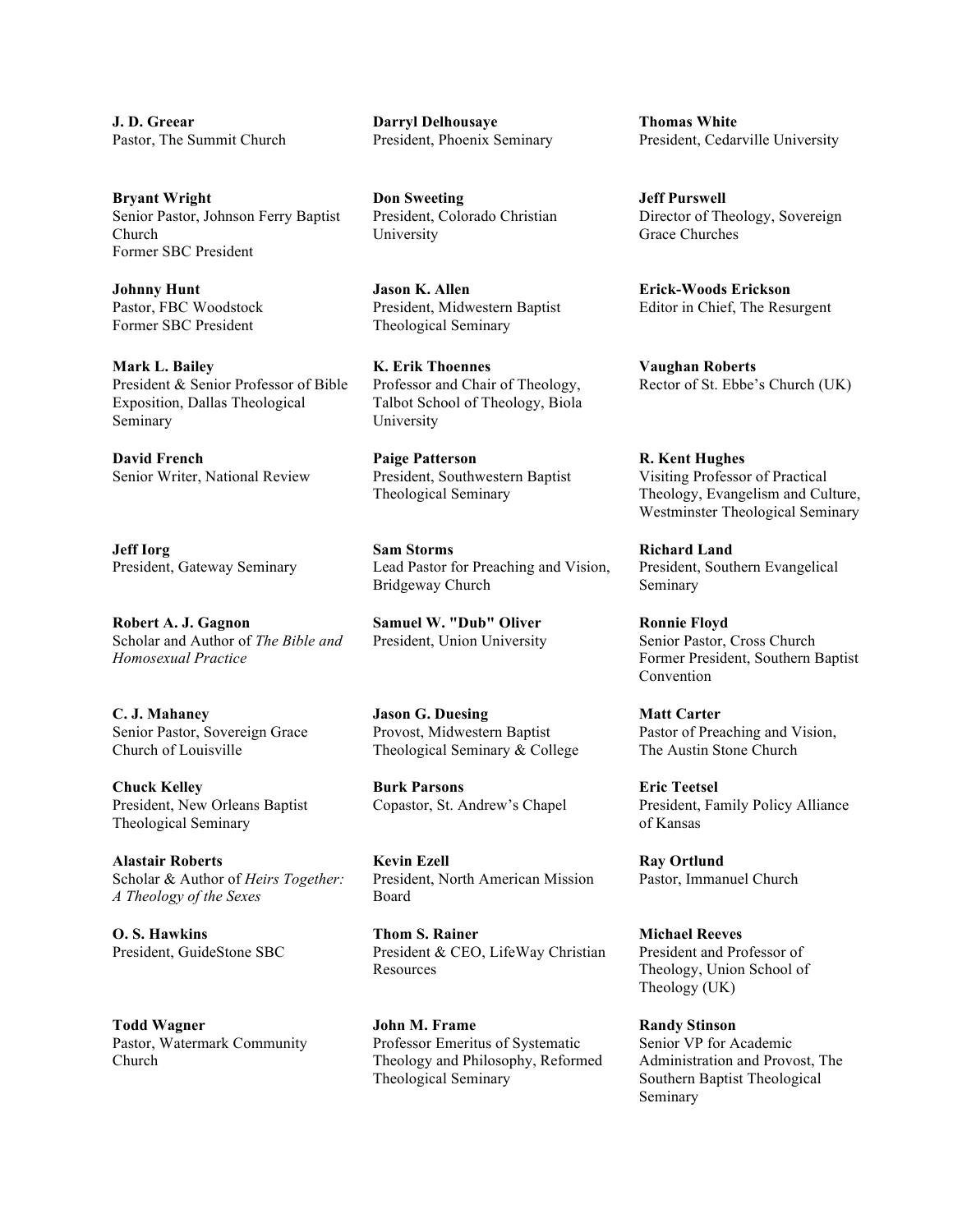**Thomas Schreiner** Professor of New Testament Interpretation, The Southern Baptist Theological Seminary

**Bruce Ware** Professor of Christian Theology, The Southern Baptist Theological Seminary

**Afshin Ziafat** Lead Pastor, Providence Church

**Owen Strachan** Associate Professor of Christian Theology, Midwestern Baptist Theological Seminary

**Bryan Carter** Senior Pastor, Concord Church

**Candi Finch** Assistant Professor of Theology in Women's Studies, Southwestern Baptist Theological Seminary

**James Robison** Founder & President, LIFE Outreach International Founder & Publisher, *The Stream*

**David Mathis** Executive Editor, Desiring God

**Hershael W. York** Professor of Christian Preaching, The Southern Baptist Theological Seminary

**Dorothy Kelley Patterson** Professor of Theology in Women's Studies, Southwestern Baptist Theological Seminary

**Jack Deere** Author and Speaker, Grace Church

**Jonathan Leeman** Editorial Director, 9Marks **H. Wayne House** Academic Dean and Distinguished Research Professor, Faith International University

**Michael Goeke** Associate Pastor, FBC San Francisco

**Stephen Strang** Founder & CEO, Charisma Media

**Anthony Kidd** Pastor of Preaching, Community of Faith Bible Church

**Chris Larson** President & CEO, Ligonier Ministries

**Curtis Woods** Associate Executive Director, Kentucky Baptist Convention

**C. Ben Mitchell** Graves Professor of Moral Philosophy, Union University

**Ken Magnuson** Professor of Christian Ethics, The Southern Baptist Theological Seminary

**Mary Mohler** Director, Seminary Wives Institute

**Jim Shaddix** Professor of Expository Preaching, Southeastern Baptist Theological Seminary

**Juan R. Sanchez** Senior Pastor, High Pointe Baptist Church

**Mary A. Kassian** Author, Director, Girls Gone Wise **J. P. Moreland** Distinguished Professor of Philosophy, Talbot School of Theology, Biola University

**Joel Belz** Founder, World Magazine, World News Group

**Christiana Holcomb** Legal Counsel, Alliance Defending Freedom

**James M. Hamilton, Jr.** Professor of Biblical Theology, The Southern Baptist Theological Seminary

**Bruce Riley Ashford** Provost and Professor of Theology & Culture, Southeastern Baptist Theological Seminary

**Nathan Finn** Dean, School of Theology and Missions, Union University

**Darrell Bock** Senior Professor, Dallas Theological Seminary

**Daniel Heimbach** Senior Professor of Christian Ethics, Southeastern Baptist Theological Seminary

**Hunter Baker** Associate Professor, Union University

**John N. Oswalt** Visiting Distinguished Professor of Old Testament, Asbury Theological Seminary

**Malcolm B. Yarnell III** Research Professor of Systematic Theology, Southwestern Baptist Theological Seminary

**Mark Daniel Liederbach** Professor & Vice President, Southeastern Baptist Theological Seminary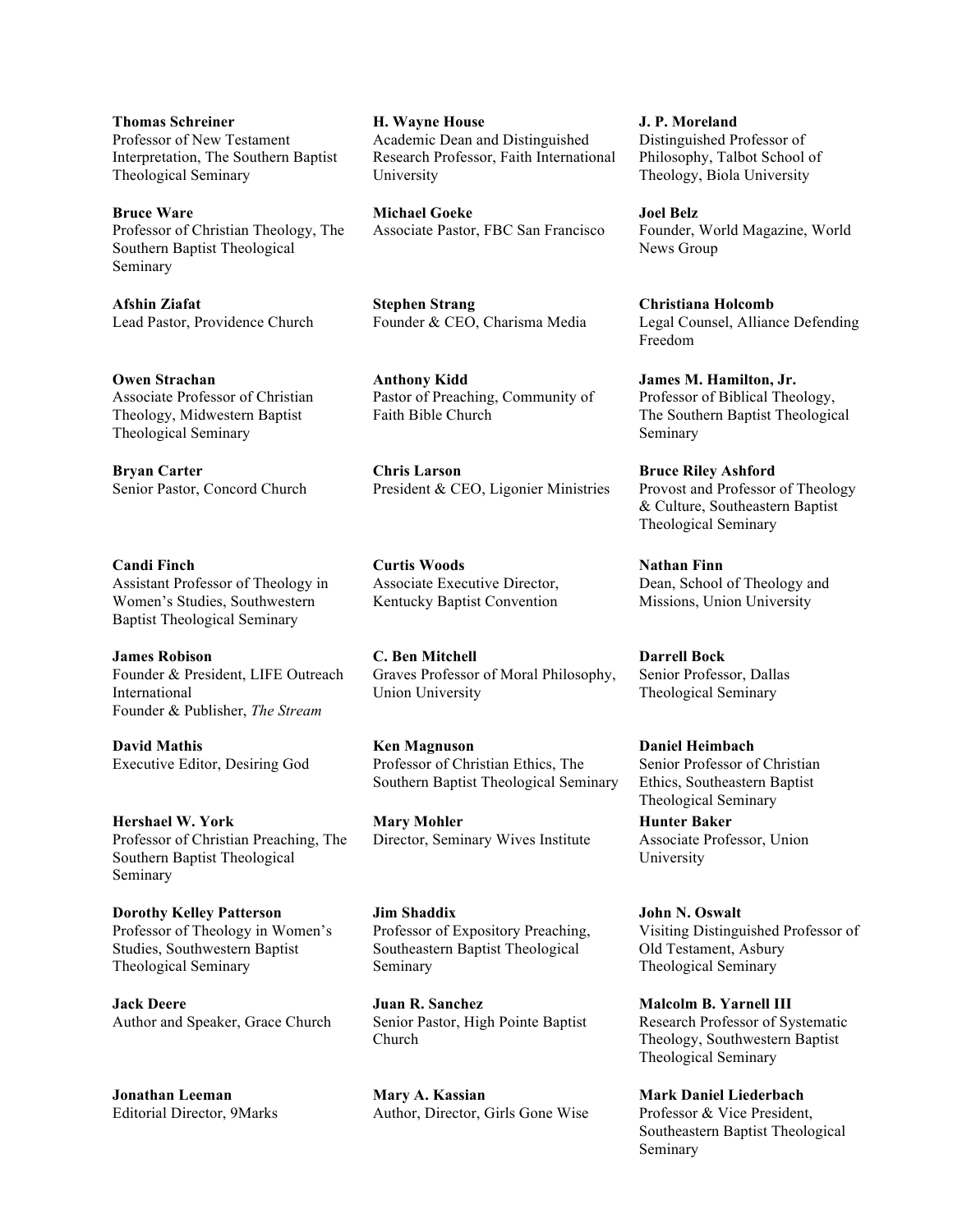**Matthew J. Hall** Dean of Boyce College & Senior VP of Academic Innovation, The Southern Baptist Theological Seminary

**Paul Weber** President & CEO, Family Policy Alliance

**Russell Shubin** Director, Salem Media Group

**Charlotte Akin** Homemaker, Southeastern Baptist Theological Seminary

**E. Calvin Beisner** Founder & National Spokesman, Cornwall Alliance for the Stewardship of Creation

**James A. Borland** Professor of New Testament & Theology, Liberty University

**Jose Abella** Lead Pastor, Providence Road Church

**Joy White** Homemaker & Assistant Professor of Women's Studies, Cedarville University

**Rhyne R. Putman** Associate Professor of Theology and Culture, New Orleans Baptist Theological Seminary

**Peter Jones** Executive Director, TruthXchange

**Jeff Struecker** Pastor, Calvary Baptist Church

**Daniel Patterson** Vice President for Operations and Chief of Staff, Ethics & Religious Liberty Commission

**Micah Fries** Senior Pastor, Brainerd Baptist Church

**Bob Lepine** Vice President of Content, FamilyLife

**Allan Coppedge** Retired Professor of Theology, Asbury Theological Seminary

**Don Buckley** Physician, Spanish Trail Family Physicians

**Donald A. Balasa** Adjunct Faculty, Trinity International University

**Eric C. Redmond** Assistant Professor of Bible, Moody Bible Institute

**Phillip Bethancourt** Executive Vice President, Ethics & Religious Liberty Commission

**Gregory Wills** Dean, School of Theology, The Southern Baptist Theological Seminary

**Barry Joslin** Professor of Christian Theology, Boyce College

**Bryan Baise** Assistant Professor of Philosophy & Apologetics, Boyce College

**Rebecca Jones** Volunteer, truthXchange

**David Talley** Professor of Old Testament, Biola University

**Nathan Lino** Senior Pastor, Northeast Houston Baptist Church

**Casey B. Hough** Senior Pastor, FBC Camden

**Daniel DeWitt** Director of the Center for Biblical Apologetics & Public Christianity, Cedarville University

**David Schrock** Pastor for Preaching and Theology, Occoquan Bible Church

**Donna Thoennes** Adjunct Professor and homeschool mom, Biola University

**Grant Castleberry** Pastor of Discipleship, Providence Church

**Adam Greenway** Dean, Billy Graham School of Missions, Evangelism, & Ministry, The Southern Baptist Theological Seminary

**Katie McCoy** Assistant Professor of Theology in Women's Studies, Scarborough College

**Rhonda Kelley** President's Wife, Adjunct Faculty, New Orleans Baptist Theological Seminary

**Kenneth Keathley** Senior Professor of Theology, Southeastern Baptist Theological Seminary

**Evan Lenow** Associate Professor of Ethics, Southwestern Baptist Theological Seminary

**Travis Wussow** VP for Public Policy, Ethics & Religious Liberty Commission